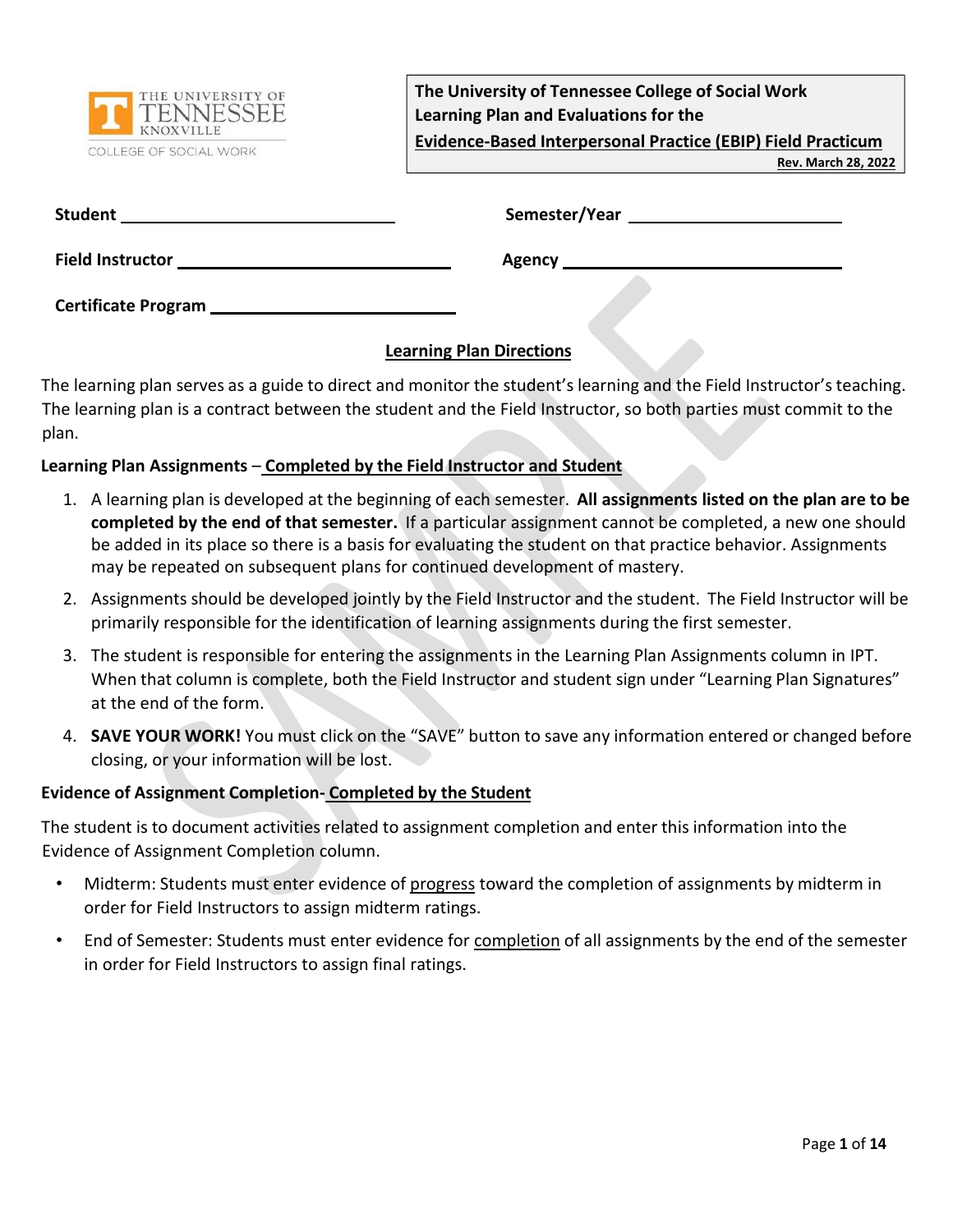#### **Evaluation Directions**

The Field Instructor is responsible for completing evaluations of student performance. The Field Instructor is to discuss the evaluation with the student to provide feedback targeted at student growth and development.

#### **Midterm Ratings** - **Completed by Field Instructor**

The Field Instructor is to assess the student's demonstrated competency for each practice behavior, reviewing the evidence provided by the student, and using the evaluation rating scale below. The midterm ratings are not used to calculate the student's grade. Midterm ratings are intended to provide feedback and identify areas for growth.

#### **Final (End of Semester) Ratings-Completed by Field Instructor**

The Field Instructor is to assess the student's demonstrated competency for each practice behavior, reviewing the evidence provided by the student and using the evaluation rating scale.

**Please note**: The rating of NI is not available for the end of semester evaluation.

The student should review the evaluation, enter comments and sign the learning plan first.

The Field Instructor should not sign until the student has had the opportunity to review the evaluation, enter comments, and sign the evaluation.

The Field Instructor should enter the final signature when all evidence, ratings, and comments have been entered. A final signature locks the form.

#### **Evaluation Rating Scale**

**4 = Advanced Competence** - Student consistently demonstrates effective integration of knowledge, values, and skills at a more advanced level than would be expected for a student at this point in the MSSW program. Student consistently exceeds performance expectations. Student goes "above and beyond" on assignments and consistently seeks and integrates feedback to enhance competency.

**3 = Competence** – Student demonstrates consistent integration of knowledge, values, and skills at the expected level of performance for a student at this point in the MSSW program. Student is meeting expectations on all assignments and integrates feedback to enhance competency.

**2 = Emerging Competence** – Student demonstrates beginning capacity to integrate knowledge, values, and skills. Student is using feedback to build competency, but performance is not yet at the expected level for where the student is in the MSSW program. In the first semester of placement, a student often receives a rating of 2 on one or more practice behaviors due to insufficient opportunity to practice the skill.

**Please note:** Emerging competence is an acceptable rating at midterm and at the end of the semester **UNLESS** the 2 is assigned on the end of semester evaluation for the student's final semester in the placement. Students are expected to demonstrate appropriate competence and receive a rating of at least 3 on all practice behaviors by the end of the placement. A rating of 2 should not be assigned to a student on the end of semester evaluation for the final semester of placement unless there are concerns about the student's readiness for graduation and performance as a new professional social worker.

If a student earns multiple ratings of 2 on an evaluation, the student and Field Instructor should discuss and document what is needed for the student to achieve competence and forward the documentation to the field coordinator.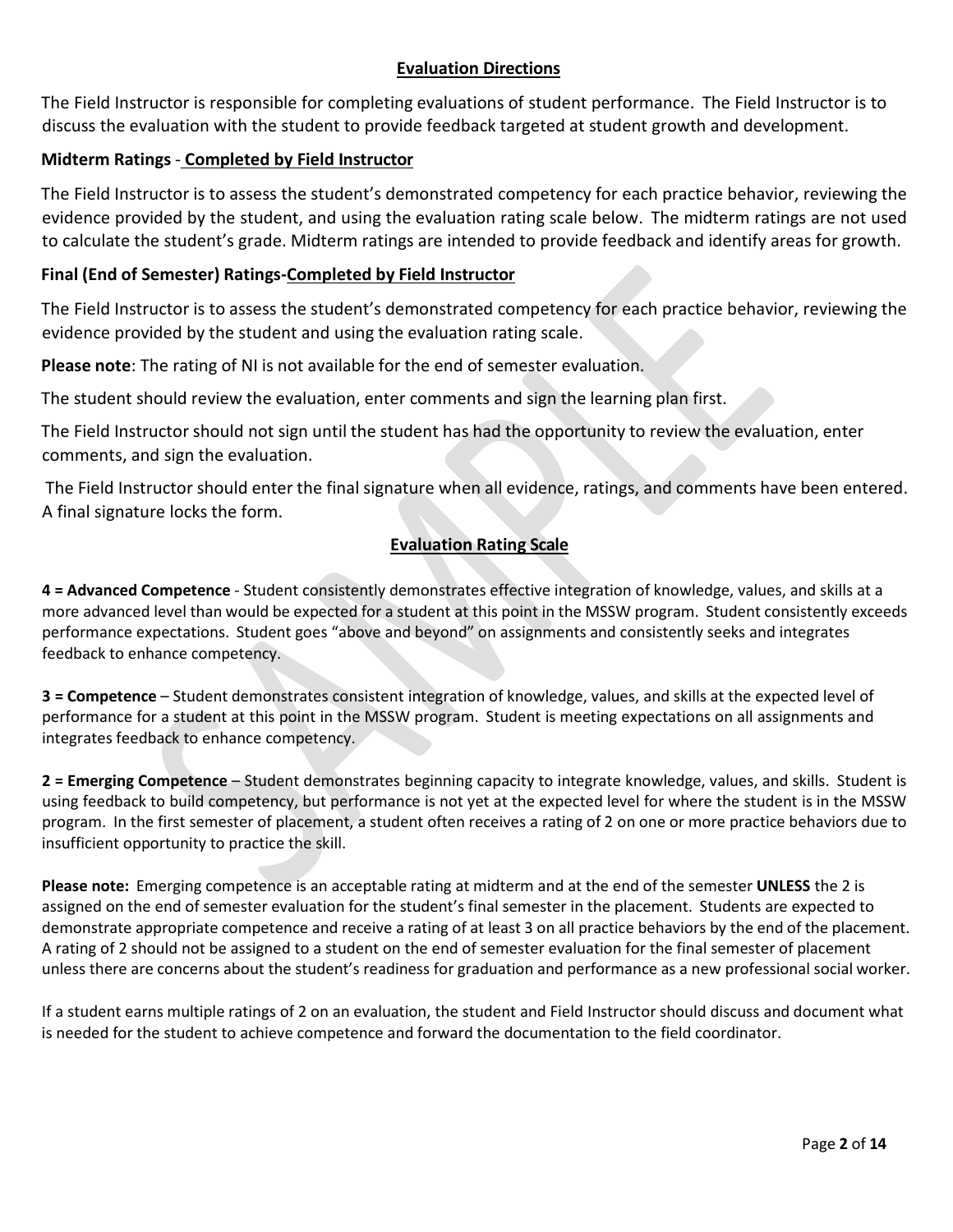**1 = Insufficient Competence** – Student does not demonstrate essential knowledge, values, and/or skills. Student is not completing assignments adequately and is not responding appropriately to feedback. This student may receive a grade of No Credit for field.

**NI= Not Initiated** – (**Mid-term Evaluation only)** – This rating signifies that student has not yet had the opportunity to complete specific assignments and to demonstrate the relevant knowledge, values and skills.

#### *Competency 1 - Ethics and Professional Behavior*

**Demonstrate Ethical and Professional Behavior at an Advanced Level with Individuals, Families, and Groups**

| <b>Practice Behaviors</b>                                                                                                                                                                                                                                                                    | <b>Learning Plan Assignments</b><br>Please list at least one assignment<br>for each practice behavior. | <b>Evidence of Assignment</b><br>Completion | <b>Midterm</b> | <b>Final</b><br>Rating |
|----------------------------------------------------------------------------------------------------------------------------------------------------------------------------------------------------------------------------------------------------------------------------------------------|--------------------------------------------------------------------------------------------------------|---------------------------------------------|----------------|------------------------|
| 1. Make ethical decisions by<br>applying the standards of<br>the NASW Code of Ethics,<br>relevant laws and<br>regulations, models for<br>ethical decision-making,<br>ethical conduct of<br>research, and<br>collaborating<br>professionals' codes of<br>ethics as appropriate to<br>context. |                                                                                                        |                                             |                |                        |
| 2. Use self-reflection and<br>self-regulation to manage<br>personal values and<br>maintain professionalism<br>in practice situations.                                                                                                                                                        |                                                                                                        |                                             |                |                        |
| 3. Demonstrate professional<br>demeanor in behavior;<br>appearance; and oral,<br>written, and electronic<br>communication.                                                                                                                                                                   |                                                                                                        |                                             |                |                        |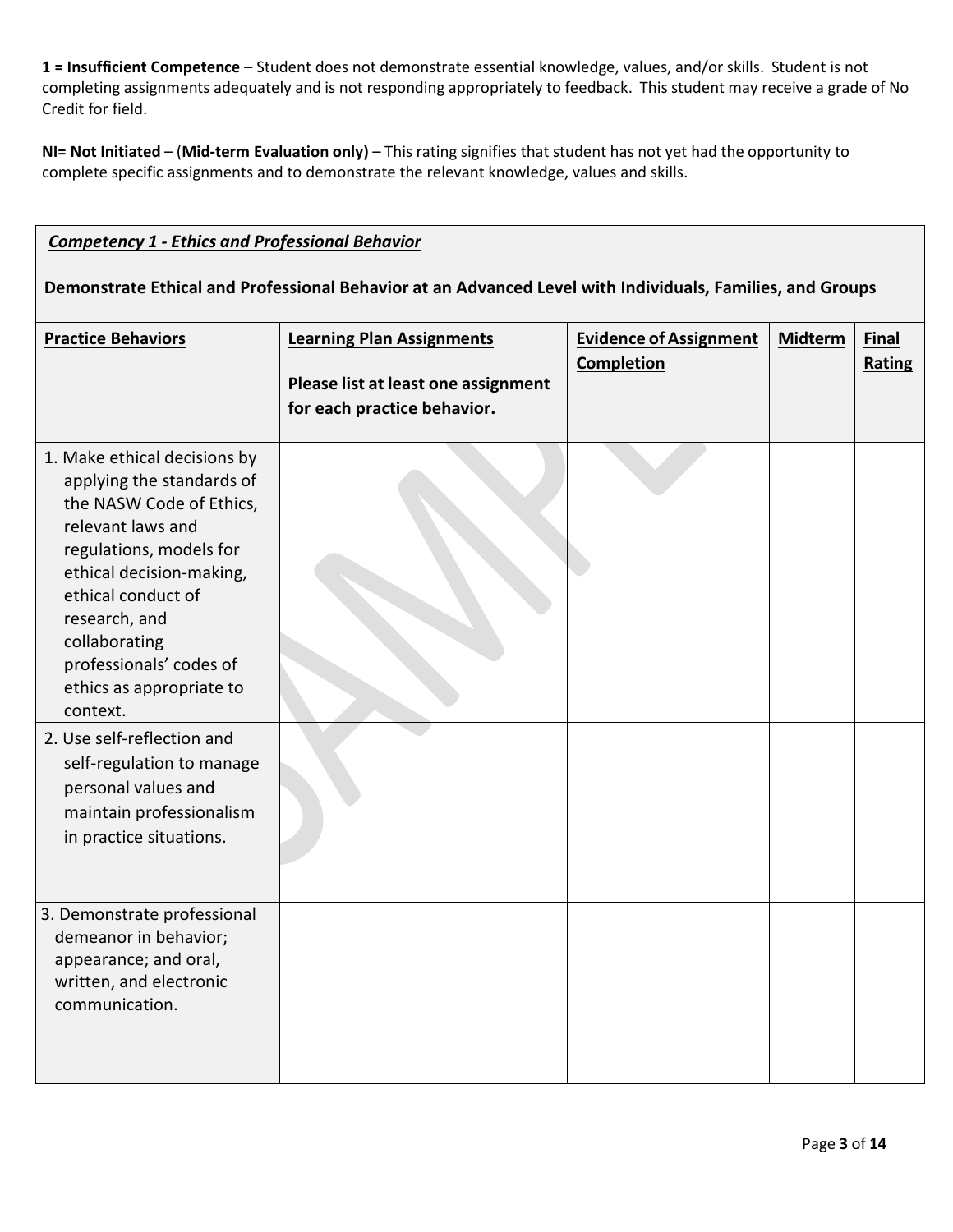| 4. Use technology ethically<br>and appropriately to                                                                                                                  |  |  |
|----------------------------------------------------------------------------------------------------------------------------------------------------------------------|--|--|
| facilitate practice<br>outcomes.                                                                                                                                     |  |  |
| 5. Use supervision and<br>consultation to guide<br>professional judgment,<br>behavior and biases<br>especially as it relates to<br>historically oppressed<br>groups. |  |  |

# *Competency 2 – Diversity*

# **Engage in cultural humility and anti-racist and anti-oppressive practice at an Advanced Level with Individuals, Families, and Groups**

| <b>Practice Behaviors</b>                                                                                                                                                          | <b>Learning Plan Assignments</b><br>Please list at least one assignment<br>for each practice behavior. | <b>Evidence of Assignment</b><br><b>Completion</b> | <b>Midterm</b> | <b>Final</b><br>Rating |
|------------------------------------------------------------------------------------------------------------------------------------------------------------------------------------|--------------------------------------------------------------------------------------------------------|----------------------------------------------------|----------------|------------------------|
| 1. Critically examine,<br>elevate, and apply anti-<br>racist and anti-oppressive<br>practice at the micro,<br>mezzo, and macro levels,<br>including on<br>interprofessional teams. |                                                                                                        |                                                    |                |                        |
| 2. Present themselves as<br>learners of others'<br>experiences and engage<br>clients and constituencies as<br>experts of their own<br>experiences                                  |                                                                                                        |                                                    |                |                        |
| 3. Demonstrate self-<br>awareness and self-<br>regulation to manage the<br>influence of personal<br>biases and values in<br>working with diverse<br>clients and constituencies.    |                                                                                                        |                                                    |                |                        |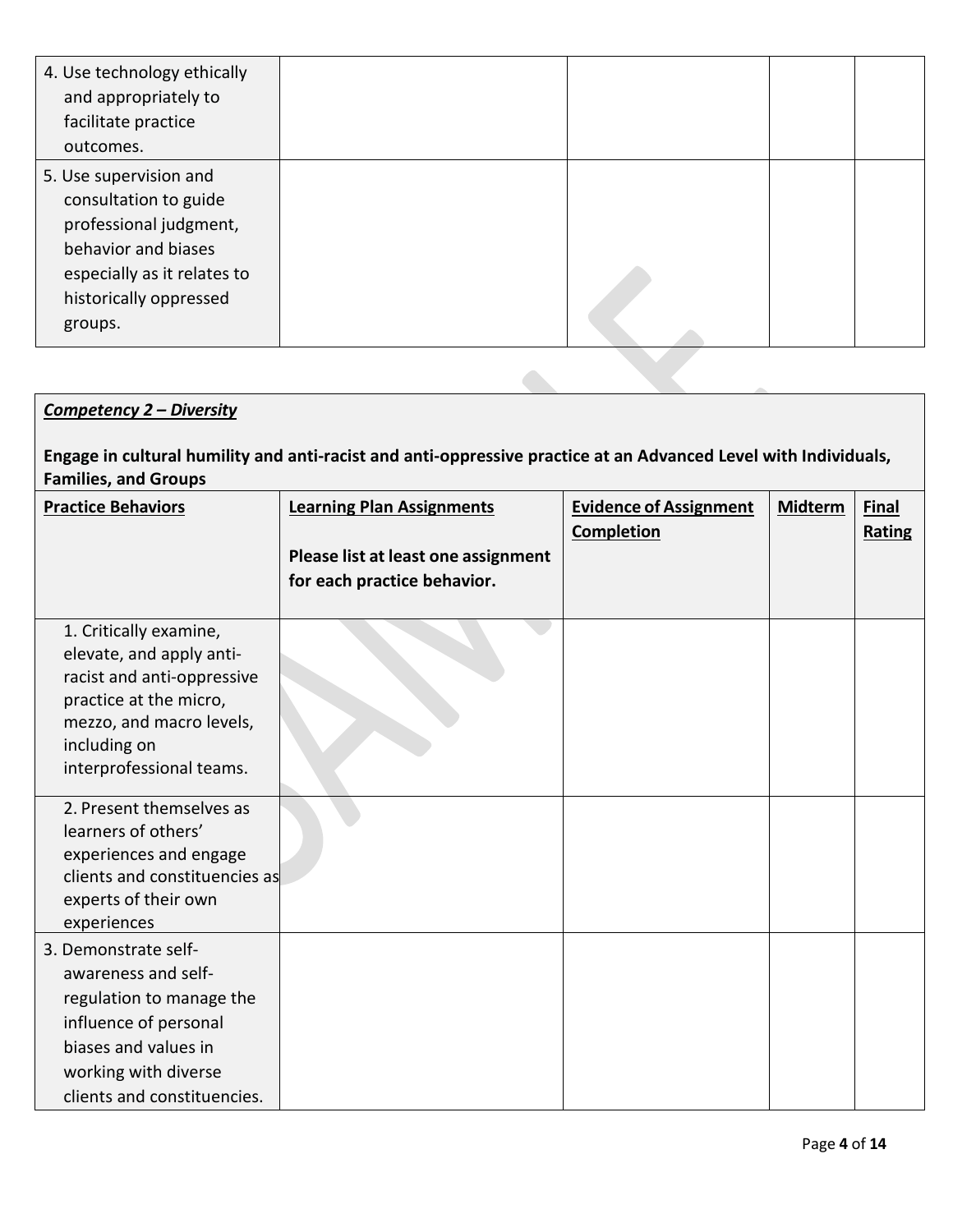## *Competency 3 – Advocacy*

**Advance Human Rights and Social, Economic, and Environmental Justice at an Advanced Level with Individuals, Families, and Groups**

| <b>Practice Behaviors</b>                                                                                                                                           | <b>Learning Plan Assignments Please</b><br>list at least one assignment for<br>each practice behavior. | <b>Evidence of Assignment</b><br><b>Completion</b> | <b>Midterm</b> | <b>Final</b><br>Rating |
|---------------------------------------------------------------------------------------------------------------------------------------------------------------------|--------------------------------------------------------------------------------------------------------|----------------------------------------------------|----------------|------------------------|
| 1. Apply their understanding<br>of social, economic, racial<br>and environmental justice<br>to advocate for human<br>rights at the individual and<br>system levels. |                                                                                                        |                                                    |                |                        |
| 2. Engage in interprofessional<br>practices that advance<br>social, economic, racial and<br>environmental justice.                                                  |                                                                                                        |                                                    |                |                        |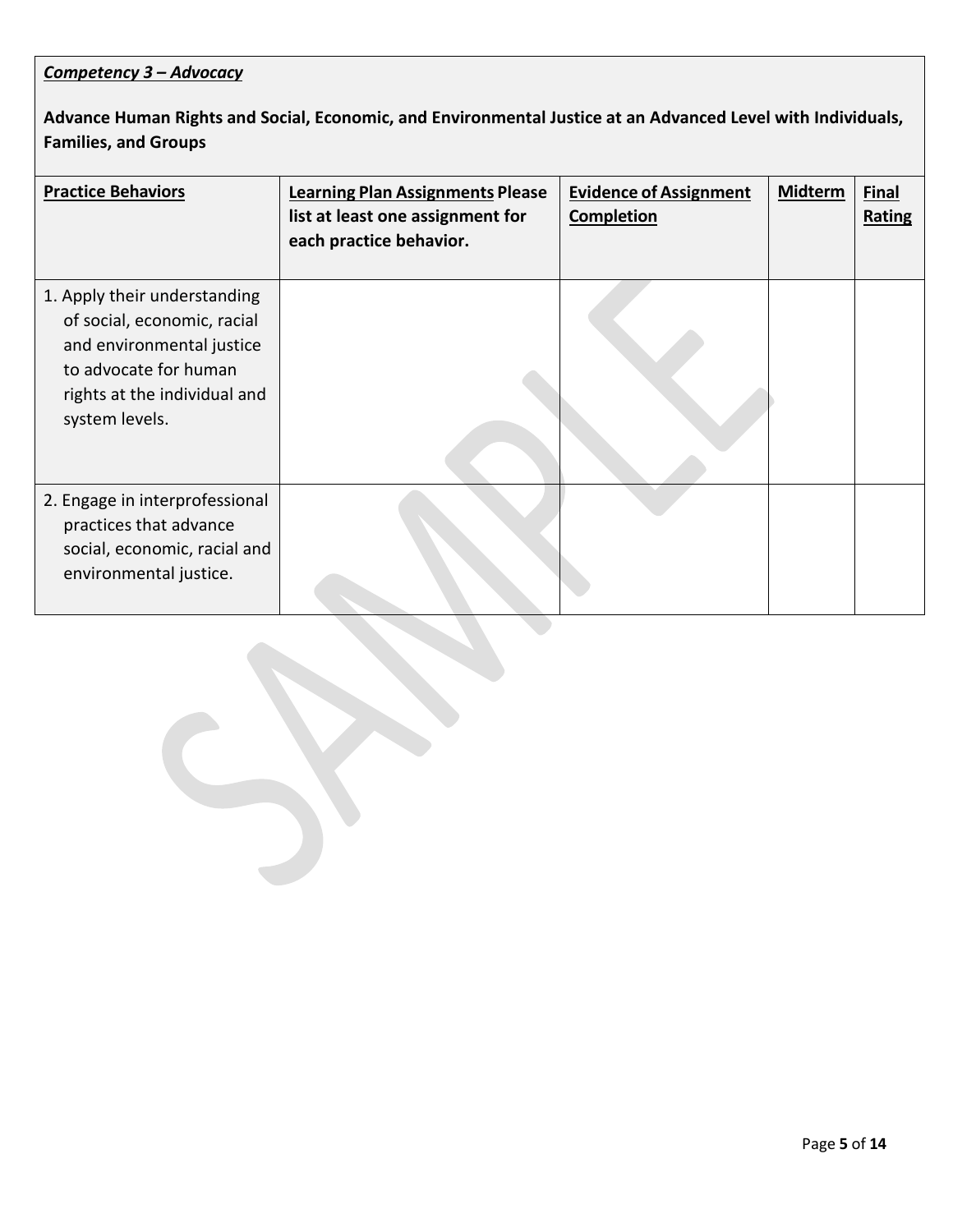## *Competency 4 – Research*

## **Engage In Practice-informed Research and Research-informed Practice at an Advanced Level with Individuals, Families, and Groups**

| <b>Practice Behaviors</b>                                                                                                                                                                    | <b>Learning Plan Assignments</b><br>Please list at least one assignment<br>for each practice behavior. | <b>Evidence of Assignment</b><br><b>Completion</b> | <b>Midterm</b> | <b>Final</b><br>Rating |
|----------------------------------------------------------------------------------------------------------------------------------------------------------------------------------------------|--------------------------------------------------------------------------------------------------------|----------------------------------------------------|----------------|------------------------|
| 1. Use practice experience and<br>theory to inform scientific<br>inquiry and research.                                                                                                       |                                                                                                        |                                                    |                |                        |
| 2. Apply critical thinking to<br>engage in analysis of<br>quantitative and qualitative<br>research methods and<br>research findings with an<br>emphasis on historically<br>oppressed groups. |                                                                                                        |                                                    |                |                        |
| 3. Use, integrate, and translate<br>research evidence from<br>appropriate professions to<br>inform and improve<br>practice, policy, and service<br>delivery.                                 |                                                                                                        |                                                    |                |                        |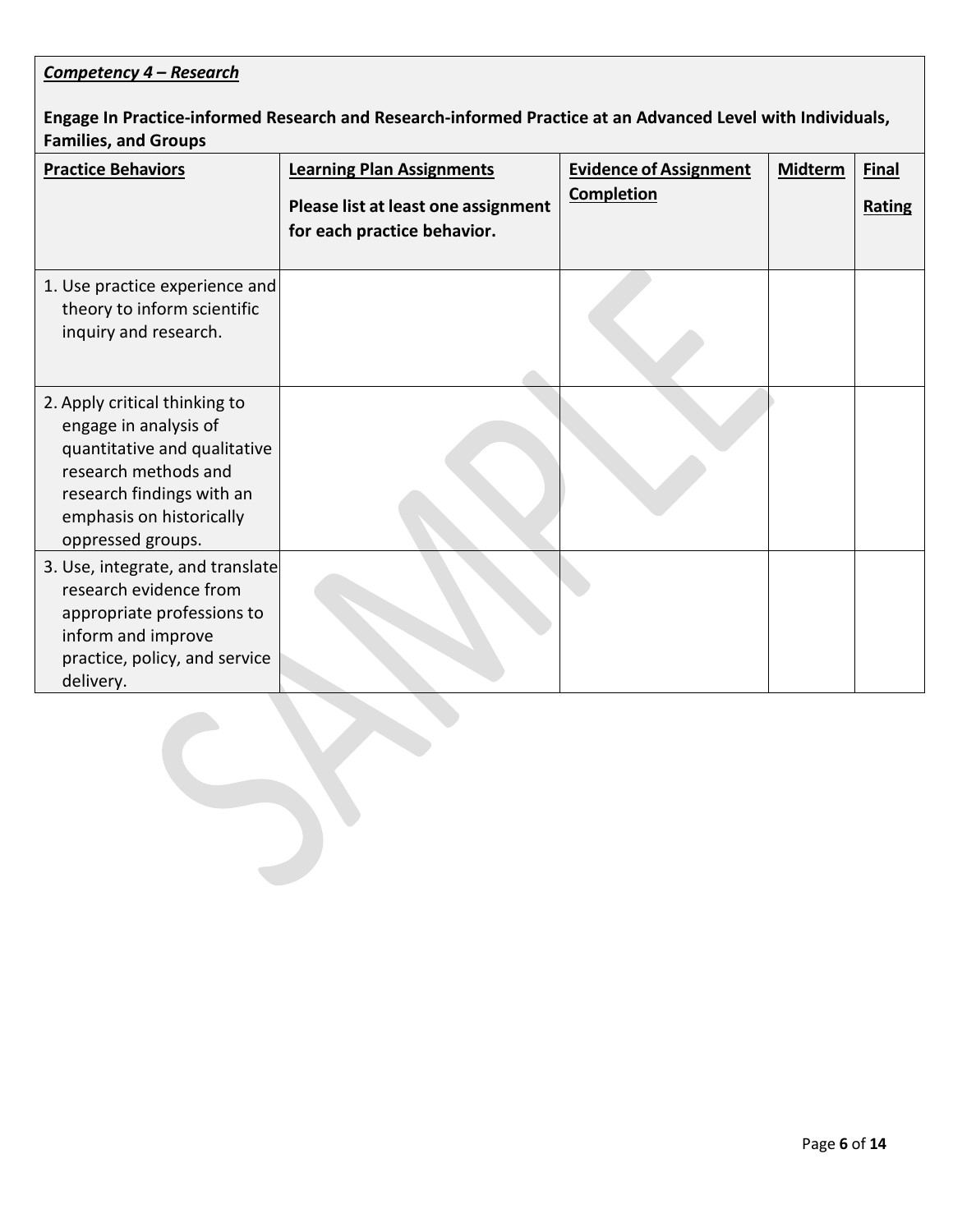## *Competency 5 – Policy*

# **Engage in Policy Practice at an Advanced Level with Individuals, Families, and Groups**

| <b>Practice Behaviors</b>                                                                                                                                                                                | <b>Learning Plan Assignments</b><br>Please list at least one assignment<br>for each practice behavior. | <b>Evidence of Assignment</b><br><b>Completion</b> | <b>Midterm</b> | <b>Final</b><br>Rating |
|----------------------------------------------------------------------------------------------------------------------------------------------------------------------------------------------------------|--------------------------------------------------------------------------------------------------------|----------------------------------------------------|----------------|------------------------|
| 1. Identify social policy at<br>the local, state, and<br>federal level that impacts<br>well-being, service<br>delivery, and access to<br>social services among<br>historically oppressed<br>communities. |                                                                                                        |                                                    |                |                        |
| 2. Assess how social welfare<br>and economic policies<br>impact the delivery of and<br>access to health,<br>behavioral health, and<br>social services.                                                   |                                                                                                        |                                                    |                |                        |
| 3. Apply critical thinking to<br>analyze, formulate, and<br>advocate for policies that<br>advance human rights and<br>social, economic, racial and<br>environmental justice.                             |                                                                                                        |                                                    |                |                        |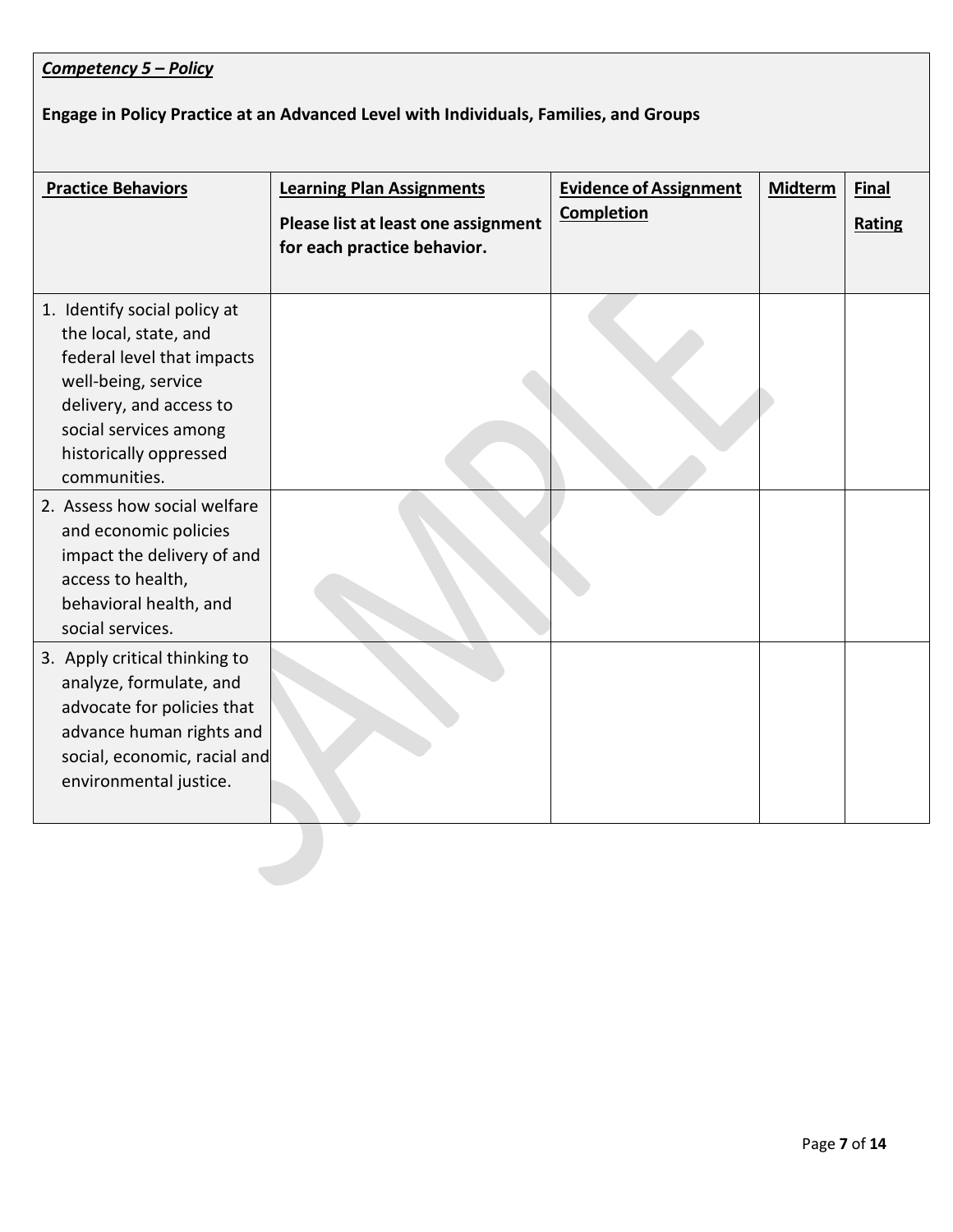| Competency 6 – Engagement                                                                                                                                                                                                                                                                      |                                                                                                        |                                                    |                |                               |
|------------------------------------------------------------------------------------------------------------------------------------------------------------------------------------------------------------------------------------------------------------------------------------------------|--------------------------------------------------------------------------------------------------------|----------------------------------------------------|----------------|-------------------------------|
| Engage with Individuals, Families, Groups, Organizations, and Communities at an Advanced Level                                                                                                                                                                                                 |                                                                                                        |                                                    |                |                               |
| <b>Practice Behaviors</b>                                                                                                                                                                                                                                                                      | <b>Learning Plan Assignments</b><br>Please list at least one assignment<br>for each practice behavior. | <b>Evidence of Assignment</b><br><b>Completion</b> | <b>Midterm</b> | <b>Final</b><br><b>Rating</b> |
| 1. Apply knowledge of human<br>behavior and the social<br>environment, person-in-<br>environment, and other<br>multidisciplinary theoretical<br>frameworks through an<br>anti-oppressive and anti-<br>racist lens to engage with<br>individuals, families, groups<br>and other constituencies. |                                                                                                        |                                                    |                |                               |
| 2. Use empathy, reflection, and<br>interpersonal<br>skills<br>to<br>effectively engage diverse<br>individuals, families, groups<br>and other constituencies.                                                                                                                                   |                                                                                                        |                                                    |                |                               |

## *Competency 7 – Assessment*

**Assess Individuals, Families, Groups, Organizations, and Communities at an Advanced Level**

| <b>Practice Behaviors</b>                                                                                                                                   | <b>Learning Plan Assignments</b><br>Please list at least one<br>assignment for each practice<br>behavior. | <b>Evidence of Assignment</b><br><b>Completion</b> | <b>Midterm</b> | <b>Final</b><br>Rating |
|-------------------------------------------------------------------------------------------------------------------------------------------------------------|-----------------------------------------------------------------------------------------------------------|----------------------------------------------------|----------------|------------------------|
| 1. Collect and organize data,<br>and apply critical thinking to<br>interpret information from<br>individuals, families, groups<br>and other constituencies. |                                                                                                           |                                                    |                |                        |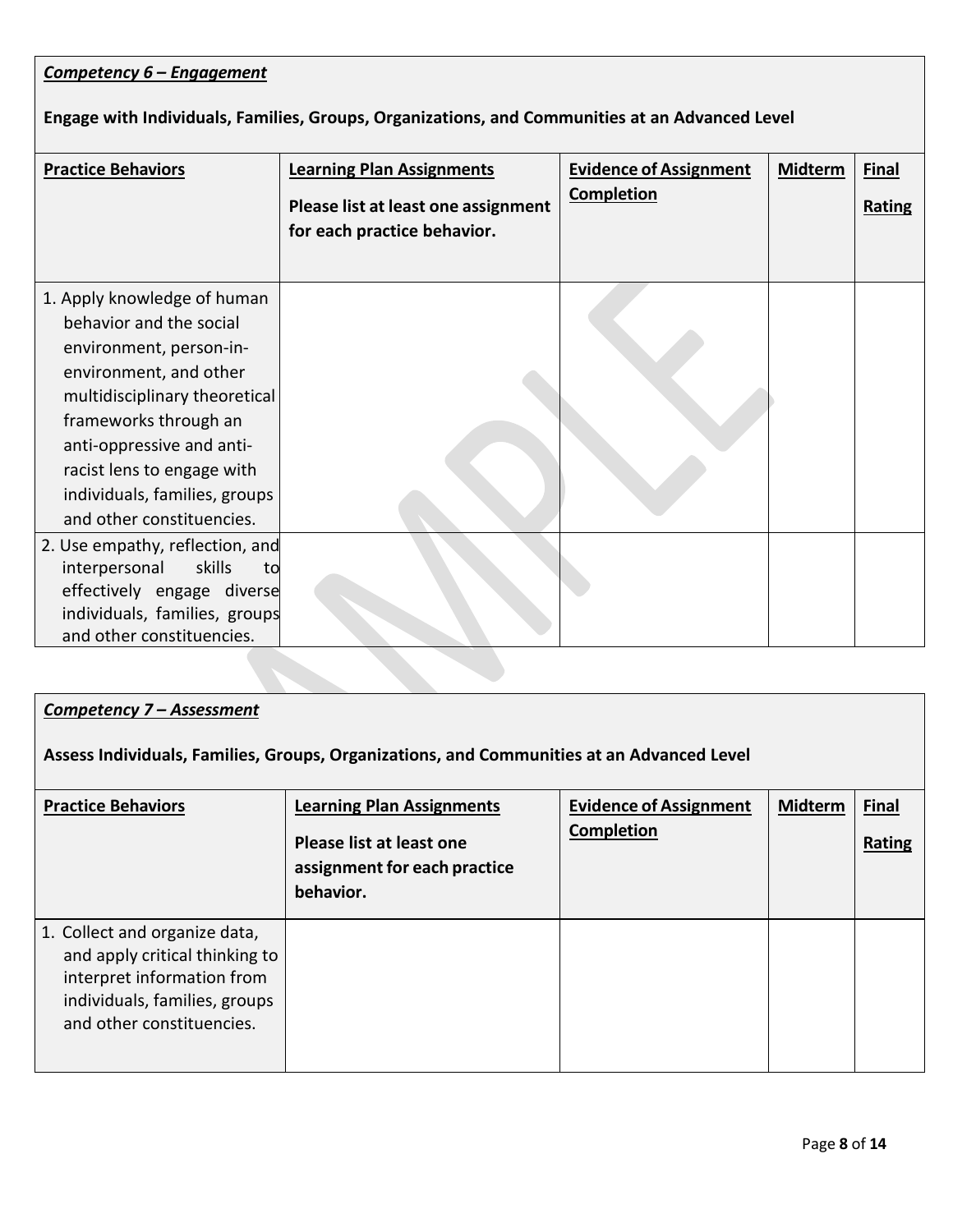| 2. Employing an anti-<br>oppressive and anti-racist<br>lens, apply knowledge of<br>human behavior and the<br>social environment, person-<br>in-environment, and other<br>multidisciplinary theoretical<br>frameworks.     |  |  |
|---------------------------------------------------------------------------------------------------------------------------------------------------------------------------------------------------------------------------|--|--|
| 3. Develop mutually agreed-<br>on intervention goals and<br>objectives based on the<br>critical assessment of<br>strengths, needs, and<br>challenges within<br>individuals, families, groups<br>and other constituencies. |  |  |
| 4. Select appropriate<br>intervention strategies<br>based on the assessment,<br>research knowledge, and<br>values and preferences of<br>individuals, families, groups<br>and other constituencies.                        |  |  |

### *Competency 8 – Intervention*

**Intervene with Individuals, Families, Groups, Organizations, and Communities at an Advanced Level**

| <b>Practice Behaviors</b>                                                                                     | <b>Learning Plan Assignments</b><br>Please list at least one<br>assignment for each practice<br>behavior. | <b>Evidence of Assignment</b><br><b>Completion</b> | <b>Midterm</b> | <b>Final</b><br>Rating |
|---------------------------------------------------------------------------------------------------------------|-----------------------------------------------------------------------------------------------------------|----------------------------------------------------|----------------|------------------------|
| 1. Critically choose and<br>implement interventions to<br>achieve practice goals and<br>enhance capacities of |                                                                                                           |                                                    |                |                        |
| individuals, families, groups<br>and other constituencies.                                                    |                                                                                                           |                                                    |                |                        |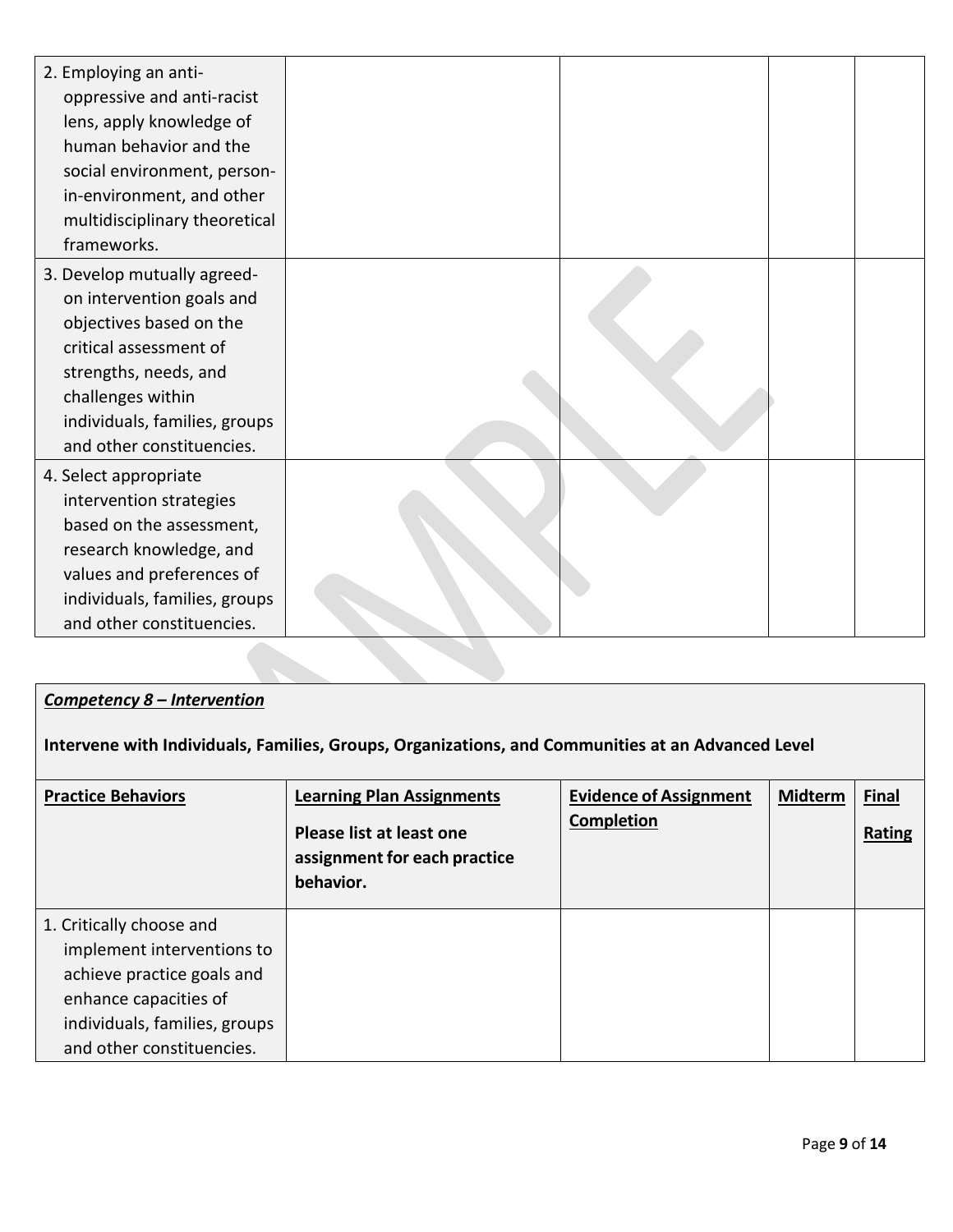| 2. Employing an anti-<br>oppressive and anti-racist<br>lens, apply knowledge of<br>human behavior and the<br>social environment,<br>person-in-environment,<br>and other multidisciplinary<br>theoretical frameworks in<br>interventions with<br>individuals, families,<br>groups and other<br>constituencies. |  |  |
|---------------------------------------------------------------------------------------------------------------------------------------------------------------------------------------------------------------------------------------------------------------------------------------------------------------|--|--|
| 3. Use inter-professional<br>collaboration as appropriate<br>to achieve beneficial<br>practice outcomes.                                                                                                                                                                                                      |  |  |
| 4. Negotiate, mediate, and<br>advocate with and on<br>behalf of diverse individuals,<br>families, groups and other<br>constituencies.                                                                                                                                                                         |  |  |
| 5. Facilitate effective<br>transitions and endings that<br>advance mutually agreed-<br>on goals.                                                                                                                                                                                                              |  |  |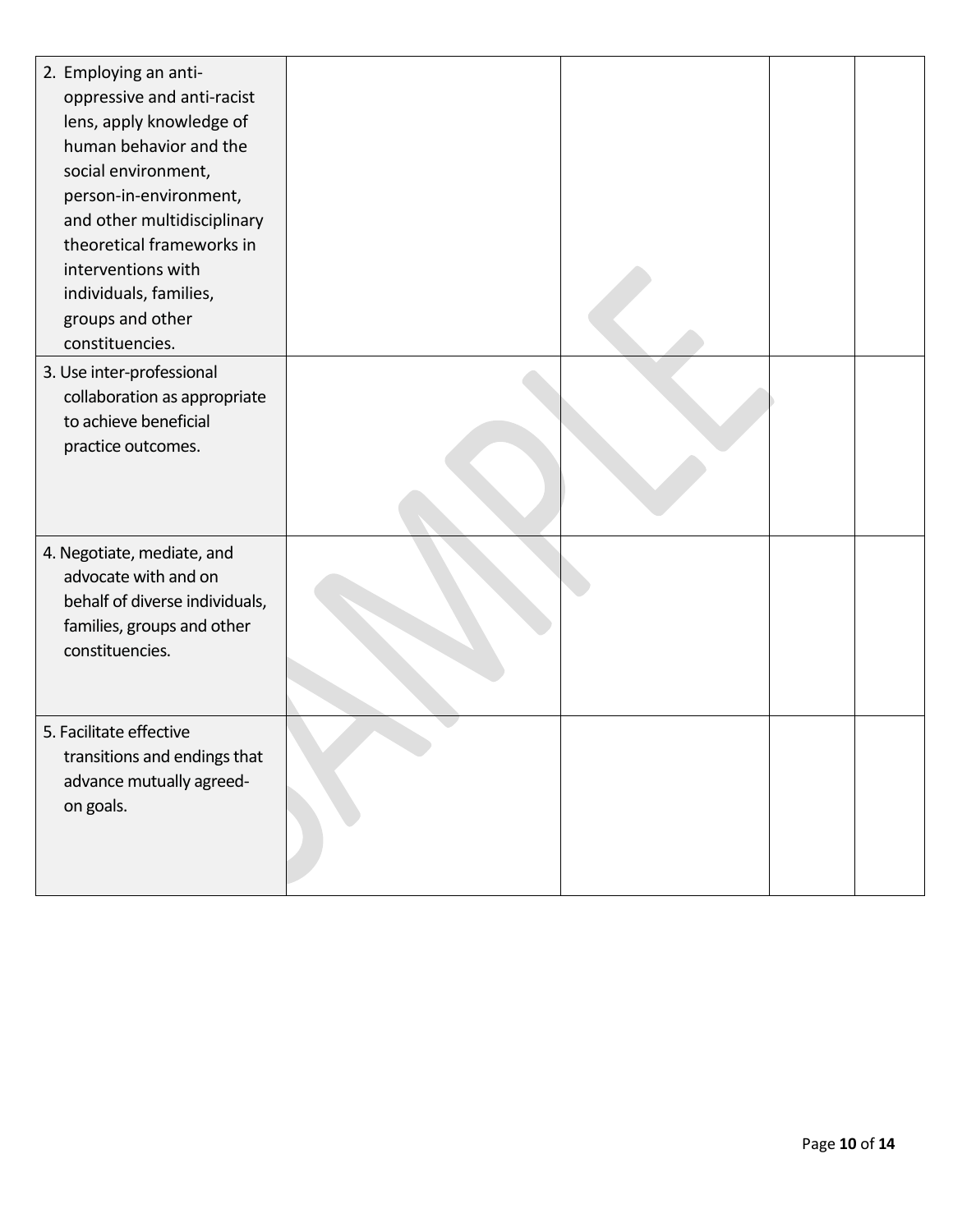# *Competency 9 – Practice Evaluation*

# **Evaluate Practice with Individuals, Families, Groups, Organizations, and Communities at an Advanced Level**

| <b>Practice Behaviors</b>                                                                                                                                                                    | <b>Learning Plan Assignments</b><br>Please list at least one<br>assignment for each practice<br>behavior. | <b>Evidence of Assignment</b><br>Completion | <b>Midterm</b> | <b>Final</b><br>Rating |
|----------------------------------------------------------------------------------------------------------------------------------------------------------------------------------------------|-----------------------------------------------------------------------------------------------------------|---------------------------------------------|----------------|------------------------|
| 1. Select and use appropriate<br>methods for evaluation of<br>outcomes.                                                                                                                      |                                                                                                           |                                             |                |                        |
| 2. Apply knowledge of human<br>behavior and the social<br>environment, person-in-<br>environment, and other<br>multidisciplinary theoretical<br>frameworks in the<br>evaluation of outcomes. |                                                                                                           |                                             |                |                        |
| 3. Critically analyze, monitor,<br>and evaluate intervention<br>and program processes and<br>outcomes.                                                                                       |                                                                                                           |                                             |                |                        |
| 4. Apply evaluation findings to<br>improve practice<br>effectiveness at the micro,<br>mezzo, and macro levels.                                                                               |                                                                                                           |                                             |                |                        |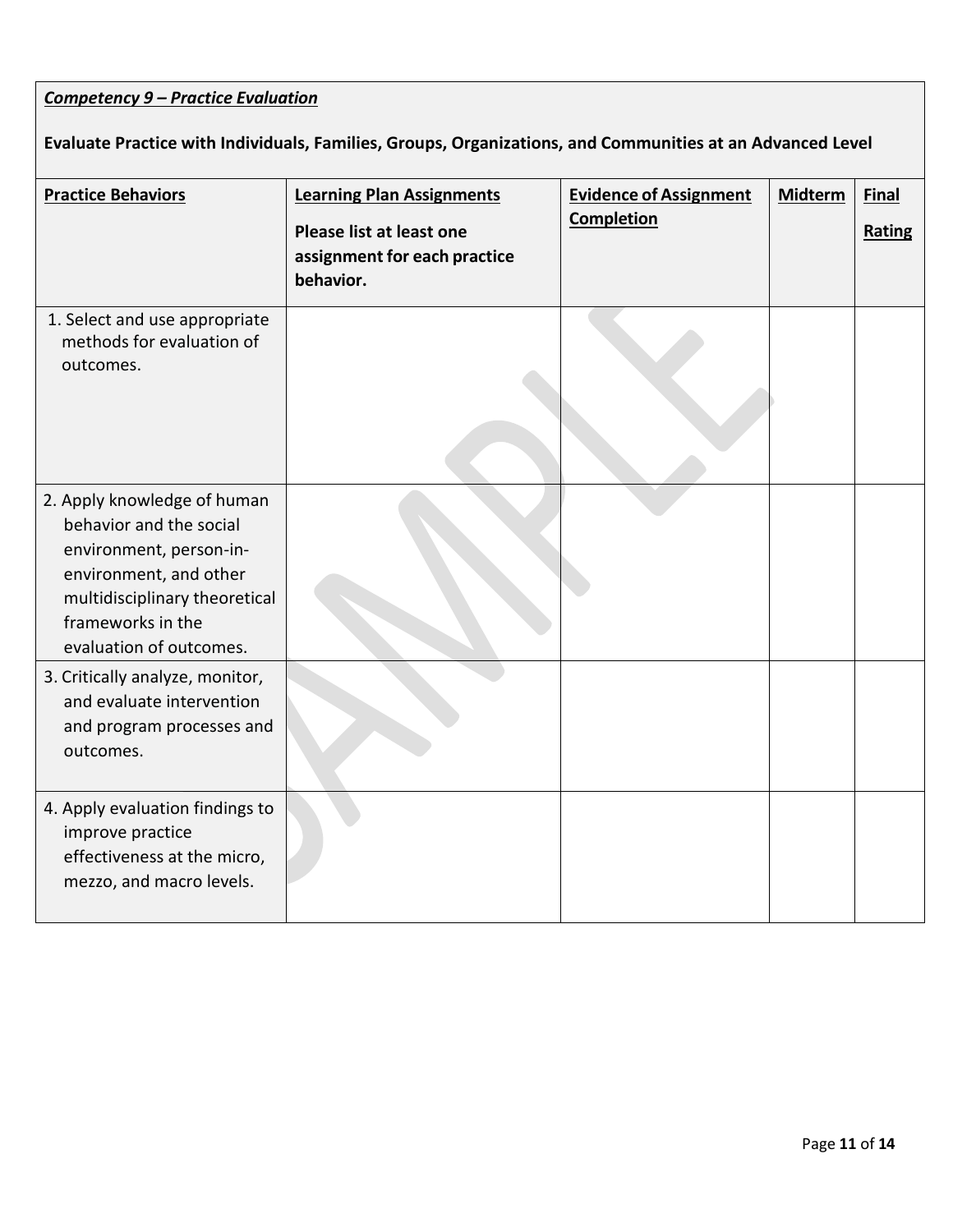| Competency 10 - Trauma-Responsive Practice                                                                                                                                                                 |                                                                                                           |                                                    |                |                        |  |  |  |
|------------------------------------------------------------------------------------------------------------------------------------------------------------------------------------------------------------|-----------------------------------------------------------------------------------------------------------|----------------------------------------------------|----------------|------------------------|--|--|--|
| Engage in trauma-responsive practice at an Advanced Level with Individuals, Families, and Groups                                                                                                           |                                                                                                           |                                                    |                |                        |  |  |  |
| <b>Practice Behaviors</b>                                                                                                                                                                                  | <b>Learning Plan Assignments</b><br>Please list at least one<br>assignment for each practice<br>behavior. | <b>Evidence of Assignment</b><br><b>Completion</b> | <b>Midterm</b> | <b>Final</b><br>Rating |  |  |  |
| 1. Demonstrate understanding<br>of principles of trauma-<br>responsive practice and<br>collaborate with other<br>professionals to apply those<br>practices with individuals,<br>families, and communities. |                                                                                                           |                                                    |                |                        |  |  |  |
| 2. Recognize, empower, and<br>foster resiliency factors at<br>the micro, mezzo and<br>macro levels.                                                                                                        |                                                                                                           |                                                    |                |                        |  |  |  |
| 3. Demonstrate understanding<br>of historical and racial<br>trauma, including the role<br>of trauma-informed<br>systems, and its impact on<br>populations who have been<br>oppressed.                      |                                                                                                           |                                                    |                |                        |  |  |  |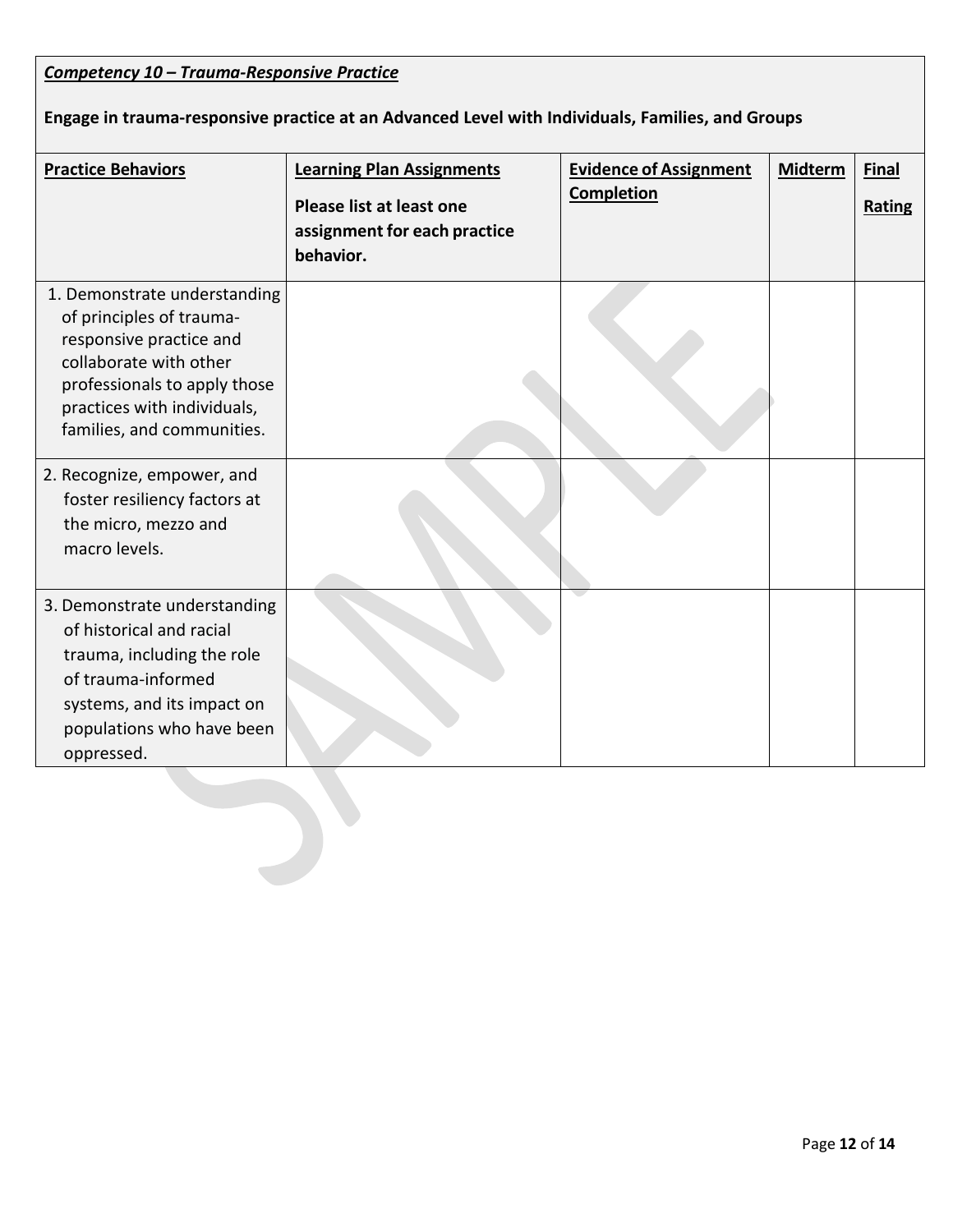**Field Instructor Summary Feedback for Midterm Evaluation:**

**Student Comments on Midterm Evaluation:**

## **Field Instructor Summary Feedback for Final Evaluation:**

**Student Comments on Final Evaluation:**